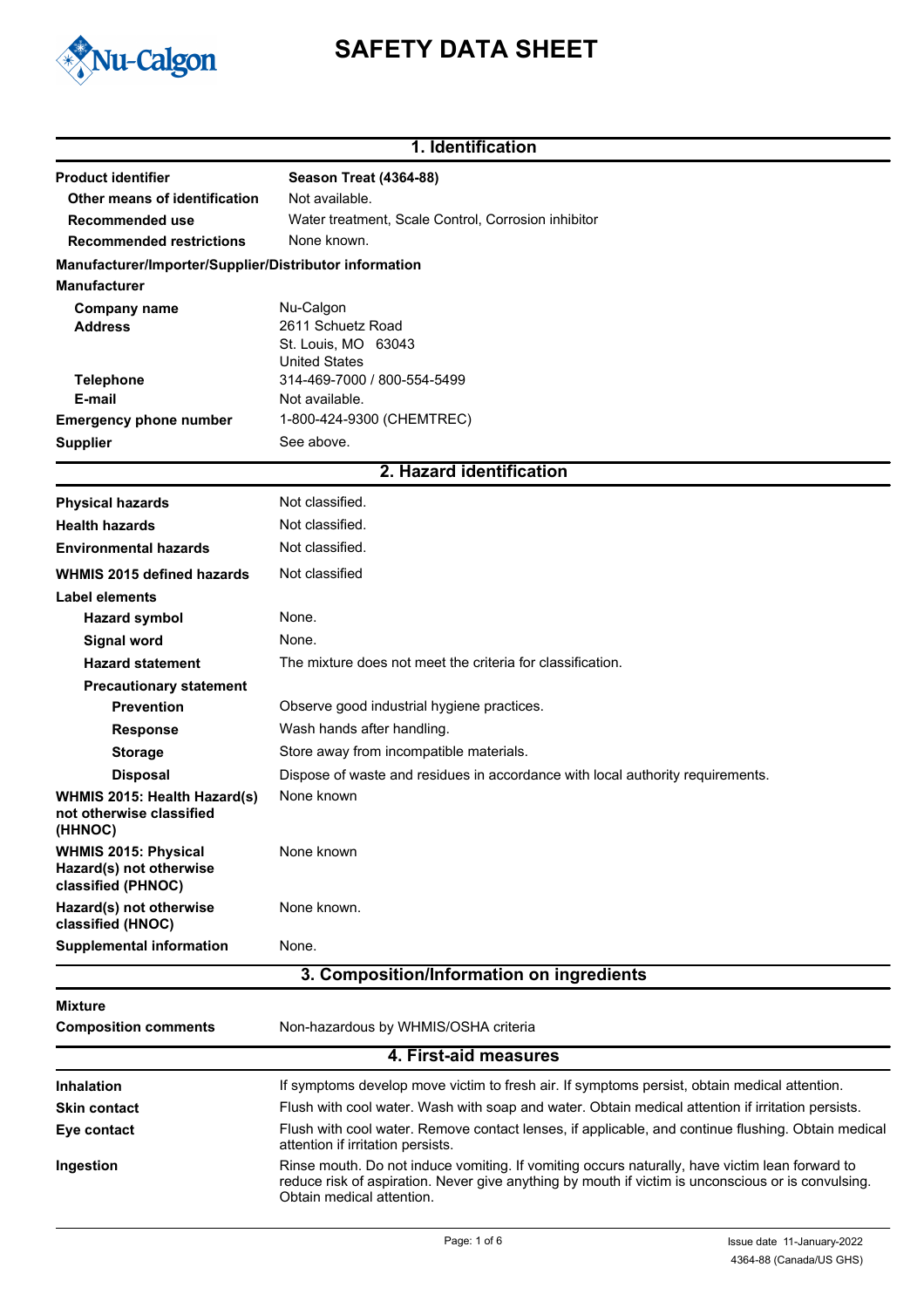**Most important Direct contact with eyes may cause temporary irritation. symptoms/effects, acute and delayed Indication of immediate** Treat symptomatically. **medical attention and special treatment needed** If you feel unwell, seek medical advice (show the label where possible). Show this safety data sheet to the doctor in attendance. Avoid contact with eyes and skin. Keep out of reach of children. **General information**

|                                                                           | 5. Fire-fighting measures                                                                                                                                                                                                                                                                                                                                                                                                              |
|---------------------------------------------------------------------------|----------------------------------------------------------------------------------------------------------------------------------------------------------------------------------------------------------------------------------------------------------------------------------------------------------------------------------------------------------------------------------------------------------------------------------------|
| Suitable extinguishing media                                              | Treat for surrounding material.                                                                                                                                                                                                                                                                                                                                                                                                        |
| Unsuitable extinguishing<br>media                                         | None known.                                                                                                                                                                                                                                                                                                                                                                                                                            |
| Specific hazards arising from<br>the chemical                             | During fire, gases hazardous to health may be formed.                                                                                                                                                                                                                                                                                                                                                                                  |
| Special protective equipment<br>and precautions for firefighters          | Self-contained breathing apparatus and full protective clothing must be worn in case of fire.                                                                                                                                                                                                                                                                                                                                          |
| <b>Fire-fighting</b><br>equipment/instructions                            | Move containers from fire area if you can do so without risk.                                                                                                                                                                                                                                                                                                                                                                          |
| <b>Specific methods</b>                                                   | Use standard firefighting procedures and consider the hazards of other involved materials.                                                                                                                                                                                                                                                                                                                                             |
| <b>General fire hazards</b>                                               | No unusual fire or explosion hazards noted.                                                                                                                                                                                                                                                                                                                                                                                            |
| <b>Hazardous combustion</b><br>products                                   | May include and are not limited to: Oxides of carbon. Oxides of phosphorus. Oxides of calcium.<br>Oxides of magnesium.                                                                                                                                                                                                                                                                                                                 |
|                                                                           | 6. Accidental release measures                                                                                                                                                                                                                                                                                                                                                                                                         |
| Personal precautions,<br>protective equipment and<br>emergency procedures | Keep unnecessary personnel away. For personal protection, see section 8 of the SDS.                                                                                                                                                                                                                                                                                                                                                    |
| <b>Methods and materials for</b><br>containment and cleaning up           | Avoid the generation of dusts during clean-up. Spilled beads may present a slip hazard. Before<br>attempting clean up, refer to hazard data given above. Use broom or dry vacuum to collect<br>material for proper disposal without raising dust. Rinse area with water. Prevent large spills from<br>entering sewers or waterways. Contact emergency services and supplier for advice.                                                |
| <b>Environmental precautions</b>                                          | Avoid discharge into drains, water courses or onto the ground. Do not discharge into lakes,<br>streams, ponds or public waters.                                                                                                                                                                                                                                                                                                        |
|                                                                           | 7. Handling and storage                                                                                                                                                                                                                                                                                                                                                                                                                |
| <b>Precautions for safe handling</b>                                      | Wash thoroughly after handling. Minimize dust generation and accumulation. Do not breathe dust.<br>Avoid contact with eyes, skin and clothing. Use good industrial hygiene practices in handling this<br>material. When using do not eat or drink.                                                                                                                                                                                     |
| Conditions for safe storage,<br>including any incompatibilities           | Store in a cool, dry, well-ventilated place. Protect from moisture and heat. Store away from<br>incompatible materials (see Section 10 of the SDS). Keep out of reach of children.                                                                                                                                                                                                                                                     |
|                                                                           | 8. Exposure controls/Personal protection                                                                                                                                                                                                                                                                                                                                                                                               |
| <b>Occupational exposure limits</b>                                       | No exposure limits noted for ingredient(s).                                                                                                                                                                                                                                                                                                                                                                                            |
| <b>Biological limit values</b>                                            | No biological exposure limits noted for the ingredient(s).                                                                                                                                                                                                                                                                                                                                                                             |
| Appropriate engineering<br>controls                                       | Good general ventilation (typically 10 air changes per hour) should be used. Ventilation rates<br>should be matched to conditions. If applicable, use process enclosures, local exhaust ventilation,<br>or other engineering controls to maintain airborne levels below recommended exposure limits. If<br>exposure limits have not been established, maintain airborne levels to an acceptable level. Ensure<br>adequate ventilation. |
|                                                                           | Individual protection measures, such as personal protective equipment                                                                                                                                                                                                                                                                                                                                                                  |
| <b>Eye/face protection</b>                                                | Wear safety glasses with side shields (or goggles).                                                                                                                                                                                                                                                                                                                                                                                    |
| <b>Skin protection</b>                                                    |                                                                                                                                                                                                                                                                                                                                                                                                                                        |
| <b>Hand protection</b>                                                    | Impervious gloves. Confirm with reputable supplier first.                                                                                                                                                                                                                                                                                                                                                                              |
| Other                                                                     | Wear suitable protective clothing. As required by employer code.                                                                                                                                                                                                                                                                                                                                                                       |
| <b>Respiratory protection</b>                                             | Do not breathe dust. Where exposure guideline levels may be exceeded, use an approved NIOSH<br>respirator.<br>Respirator should be selected by and used under the direction of a trained health and safety<br>professional following requirements found in OSHA's respirator standard (29 CFR 1910.134),<br>CAN/CSA-Z94.4 and ANSI's standard for respiratory protection (Z88.2).                                                      |
| <b>Thermal hazards</b>                                                    | Not applicable.                                                                                                                                                                                                                                                                                                                                                                                                                        |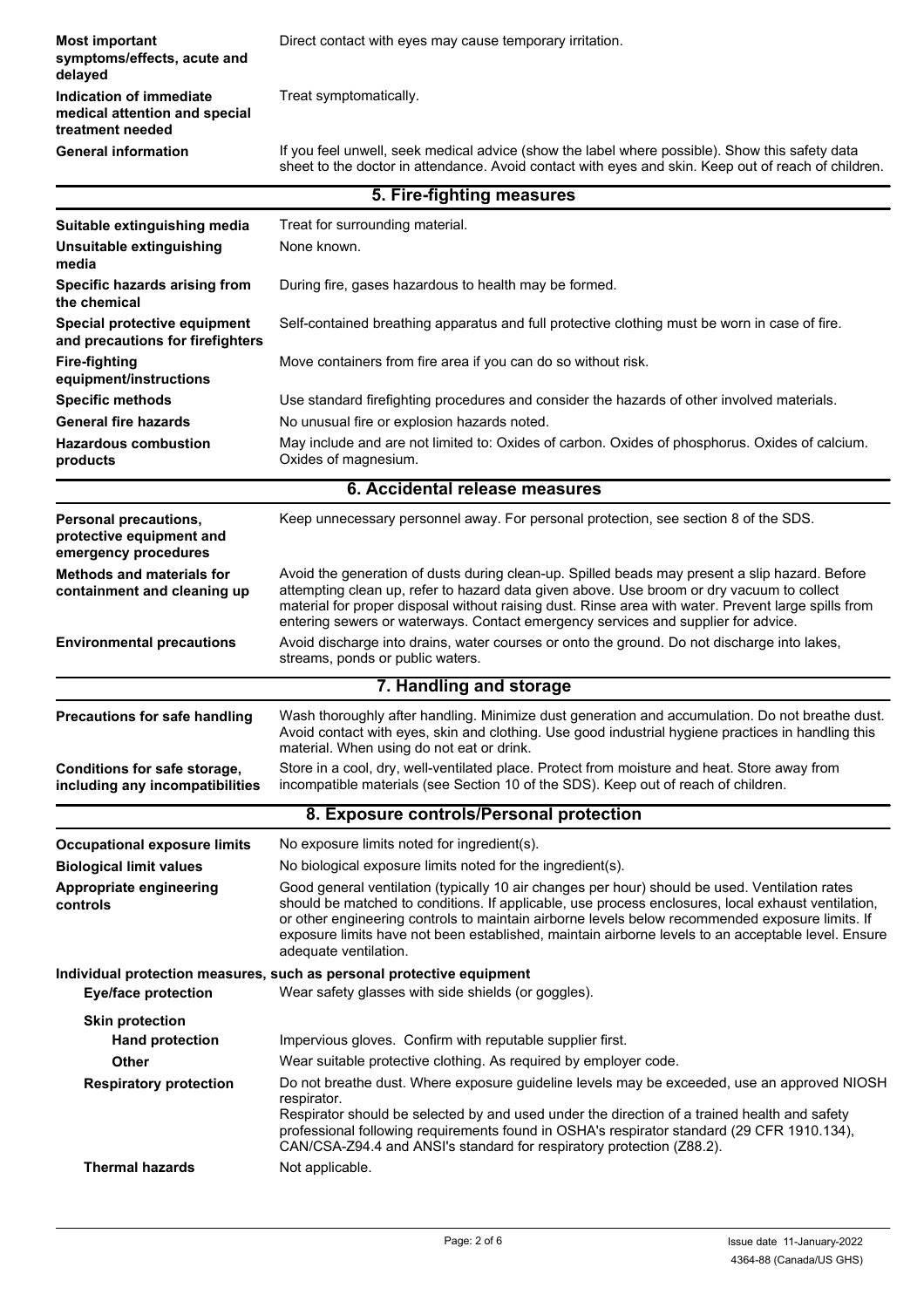#### **9. Physical and chemical properties**

**General hygiene considerations**

| Appearance                                        | Solid.                                                                                                                                          |  |  |
|---------------------------------------------------|-------------------------------------------------------------------------------------------------------------------------------------------------|--|--|
| <b>Physical state</b>                             | Solid.                                                                                                                                          |  |  |
| <b>Form</b>                                       | <b>Crystals or Beads</b>                                                                                                                        |  |  |
| Color                                             | Not available.                                                                                                                                  |  |  |
| Odor                                              | Odorless                                                                                                                                        |  |  |
| <b>Odor threshold</b>                             | Not available.                                                                                                                                  |  |  |
| рH                                                | 6.5 - 7.5 (1% solution)                                                                                                                         |  |  |
| <b>Melting point/freezing point</b>               | 1200 °F (648.89 °C)                                                                                                                             |  |  |
| Initial boiling point and boiling<br>range        | Not available.                                                                                                                                  |  |  |
| Pour point                                        | Not available.                                                                                                                                  |  |  |
| <b>Specific gravity</b>                           | Not available.                                                                                                                                  |  |  |
| <b>Partition coefficient</b><br>(n-octanol/water) | Not available.                                                                                                                                  |  |  |
| <b>Flash point</b>                                | Not available.                                                                                                                                  |  |  |
| <b>Evaporation rate</b>                           | Not available.                                                                                                                                  |  |  |
| Flammability (solid, gas)                         | Not applicable.                                                                                                                                 |  |  |
| Upper/lower flammability or explosive limits      |                                                                                                                                                 |  |  |
| <b>Flammability limit - lower</b><br>(%)          | Not available.                                                                                                                                  |  |  |
| <b>Flammability limit - upper</b><br>(%)          | Not available.                                                                                                                                  |  |  |
| Explosive limit - lower (%)                       | Not available.                                                                                                                                  |  |  |
| Explosive limit - upper (%)                       | Not available.                                                                                                                                  |  |  |
| Vapor pressure                                    | Not available.                                                                                                                                  |  |  |
| Vapor density                                     | Not available.                                                                                                                                  |  |  |
| <b>Relative density</b>                           | Not available.                                                                                                                                  |  |  |
| Solubility(ies)                                   | Appreciable                                                                                                                                     |  |  |
| <b>Auto-ignition temperature</b>                  | Not available.                                                                                                                                  |  |  |
| <b>Decomposition temperature</b>                  | Not available.                                                                                                                                  |  |  |
| <b>Viscosity</b>                                  | Not available.                                                                                                                                  |  |  |
| <b>Other information</b>                          |                                                                                                                                                 |  |  |
| <b>Bulk density</b>                               | 1.67 g/mL (approx 14 lb/gal, 104.25 lb/ft3 as beads)                                                                                            |  |  |
| <b>Explosive properties</b>                       | Not explosive.                                                                                                                                  |  |  |
| <b>Oxidizing properties</b>                       | Not oxidizing.                                                                                                                                  |  |  |
|                                                   | 10. Stability and reactivity                                                                                                                    |  |  |
| <b>Reactivity</b>                                 | This product may react with strong oxidizing agents.                                                                                            |  |  |
| <b>Possibility of hazardous</b><br>reactions      | No dangerous reaction known under conditions of normal use.                                                                                     |  |  |
| <b>Chemical stability</b>                         | Material is stable under normal conditions.                                                                                                     |  |  |
| <b>Conditions to avoid</b>                        | Keep away from moisture. Keep away from heat, hot surfaces, sparks, open flames and other<br>ignition sources. Do not mix with other chemicals. |  |  |
| Incompatible materials                            | Strong oxidizing agents.                                                                                                                        |  |  |
| <b>Hazardous decomposition</b><br>products        | May include and are not limited to: Oxides of phosphorus. Oxides of carbon. Oxides of calcium.<br>Oxides of magnesium.                          |  |  |
|                                                   | 11. Toxicological information                                                                                                                   |  |  |
| <b>Routes of exposure</b>                         | Eye, Skin contact, Inhalation, Ingestion.                                                                                                       |  |  |
| Information on likely routes of exposure          |                                                                                                                                                 |  |  |
| Ingestion                                         | May cause stomach distress, nausea or vomiting.                                                                                                 |  |  |
| Inhalation                                        | No adverse effects due to inhalation are expected.                                                                                              |  |  |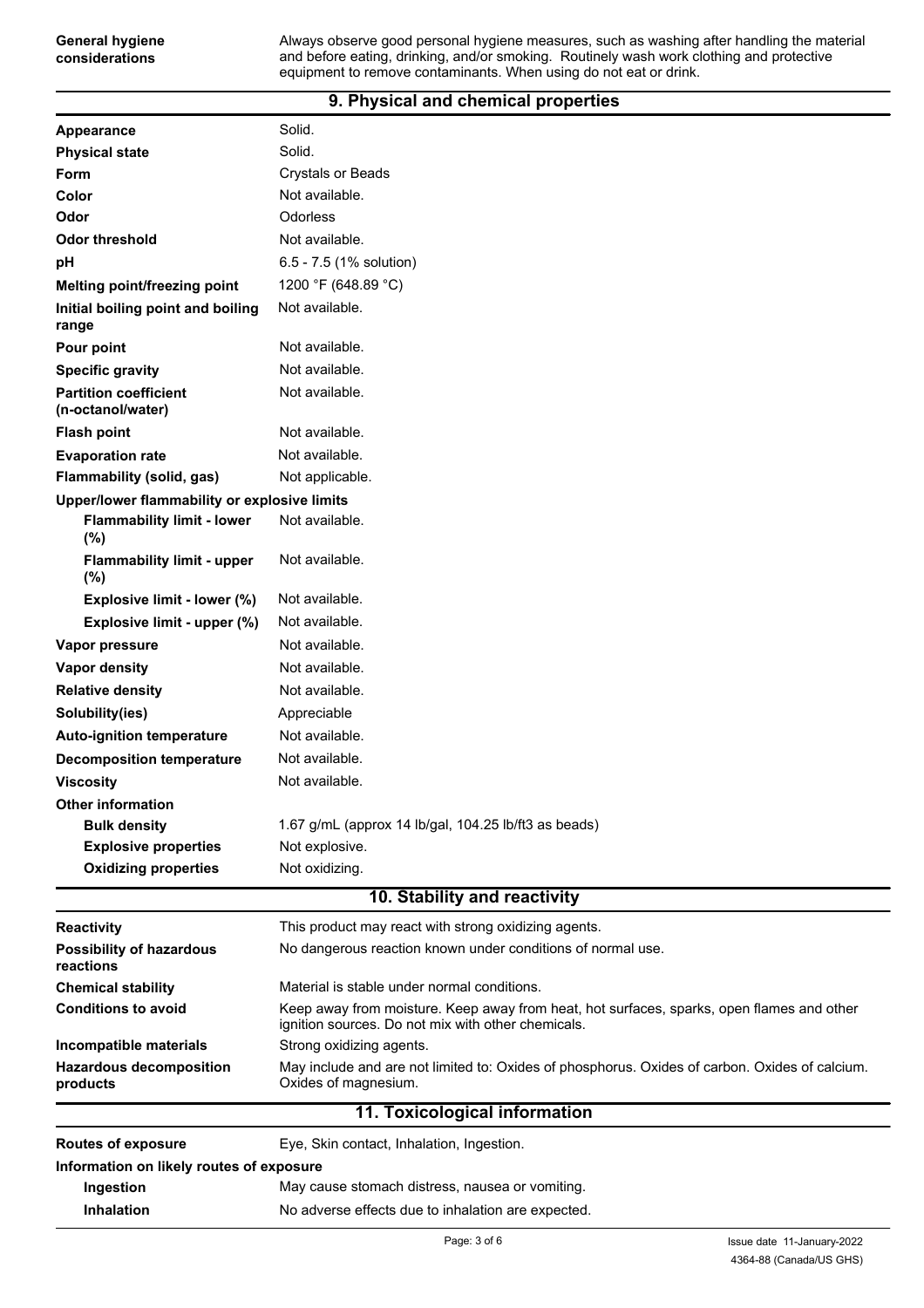| <b>Skin contact</b>                                                                | Not expected to be a primary skin irritant. Prolonged skin contact may cause skin irritation.                                                                                                                          |
|------------------------------------------------------------------------------------|------------------------------------------------------------------------------------------------------------------------------------------------------------------------------------------------------------------------|
| Eye contact                                                                        | Direct contact with eyes may result in mechanical irritation.                                                                                                                                                          |
| Symptoms related to the<br>physical, chemical and<br>toxicological characteristics | Direct contact with eyes may cause temporary irritation.                                                                                                                                                               |
| Information on toxicological effects                                               |                                                                                                                                                                                                                        |
| <b>Acute toxicity</b>                                                              | Not available.                                                                                                                                                                                                         |
| <b>Skin corrosion/irritation</b>                                                   | Prolonged skin contact may cause temporary irritation.                                                                                                                                                                 |
| <b>Exposure minutes</b>                                                            | Not available.                                                                                                                                                                                                         |
| Erythema value                                                                     | Not available.                                                                                                                                                                                                         |
| Oedema value                                                                       | Not available.                                                                                                                                                                                                         |
| Serious eye damage/eye<br>irritation                                               | Direct contact with eyes may cause temporary irritation.                                                                                                                                                               |
| <b>Corneal opacity value</b>                                                       | Not available.                                                                                                                                                                                                         |
| <b>Iris lesion value</b>                                                           | Not available.                                                                                                                                                                                                         |
| <b>Conjunctival reddening</b><br>value                                             | Not available.                                                                                                                                                                                                         |
| Conjunctival oedema value                                                          | Not available.                                                                                                                                                                                                         |
| <b>Recover days</b>                                                                | Not available.                                                                                                                                                                                                         |
| Respiratory or skin sensitization                                                  |                                                                                                                                                                                                                        |
| <b>Respiratory sensitization</b>                                                   | Not a respiratory sensitizer.                                                                                                                                                                                          |
| <b>Skin sensitization</b>                                                          | This product is not expected to cause skin sensitization.                                                                                                                                                              |
| <b>Mutagenicity</b>                                                                | No data available to indicate product or any components present at greater than 0.1% are<br>mutagenic or genotoxic.<br>See below.                                                                                      |
| Carcinogenicity                                                                    |                                                                                                                                                                                                                        |
| Not listed.                                                                        | OSHA Specifically Regulated Substances (29 CFR 1910.1001-1052)                                                                                                                                                         |
| <b>Reproductive toxicity</b>                                                       | This product is not expected to cause reproductive or developmental effects.                                                                                                                                           |
| <b>Teratogenicity</b>                                                              | Not available.                                                                                                                                                                                                         |
| Specific target organ toxicity -<br>single exposure                                | Not classified.                                                                                                                                                                                                        |
| Specific target organ toxicity -<br>repeated exposure                              | Not classified.                                                                                                                                                                                                        |
| <b>Aspiration hazard</b>                                                           | Not an aspiration hazard.                                                                                                                                                                                              |
|                                                                                    | 12. Ecological information                                                                                                                                                                                             |
| <b>Ecotoxicity</b>                                                                 | Not available.                                                                                                                                                                                                         |
| Persistence and degradability                                                      | No data is available on the degradability of any ingredients in the mixture.                                                                                                                                           |
| <b>Bioaccumulative potential</b>                                                   | No data available.                                                                                                                                                                                                     |
| <b>Mobility in soil</b>                                                            | No data available.                                                                                                                                                                                                     |
| <b>Mobility in general</b>                                                         | Not available.                                                                                                                                                                                                         |
| <b>Other adverse effects</b>                                                       | No other adverse environmental effects (e.g. ozone depletion, photochemical ozone creation<br>potential, endocrine disruption, global warming potential) are expected from this component.                             |
|                                                                                    | 13. Disposal considerations                                                                                                                                                                                            |
| <b>Disposal instructions</b>                                                       | Collect and reclaim or dispose in sealed containers at licensed waste disposal site.                                                                                                                                   |
| <b>Local disposal regulations</b>                                                  | Dispose in accordance with all applicable regulations.                                                                                                                                                                 |
| <b>Hazardous waste code</b>                                                        | The waste code should be assigned in discussion between the user, the producer and the waste<br>disposal company.                                                                                                      |
| Waste from residues / unused<br>products                                           | Dispose of in accordance with local regulations. Empty containers or liners may retain some<br>product residues. This material and its container must be disposed of in a safe manner (see:<br>Disposal instructions). |
| <b>Contaminated packaging</b>                                                      | Since emptied containers may retain product residue, follow label warnings even after container is<br>emptied. Empty containers should be taken to an approved waste handling site for recycling or<br>disposal.       |
|                                                                                    |                                                                                                                                                                                                                        |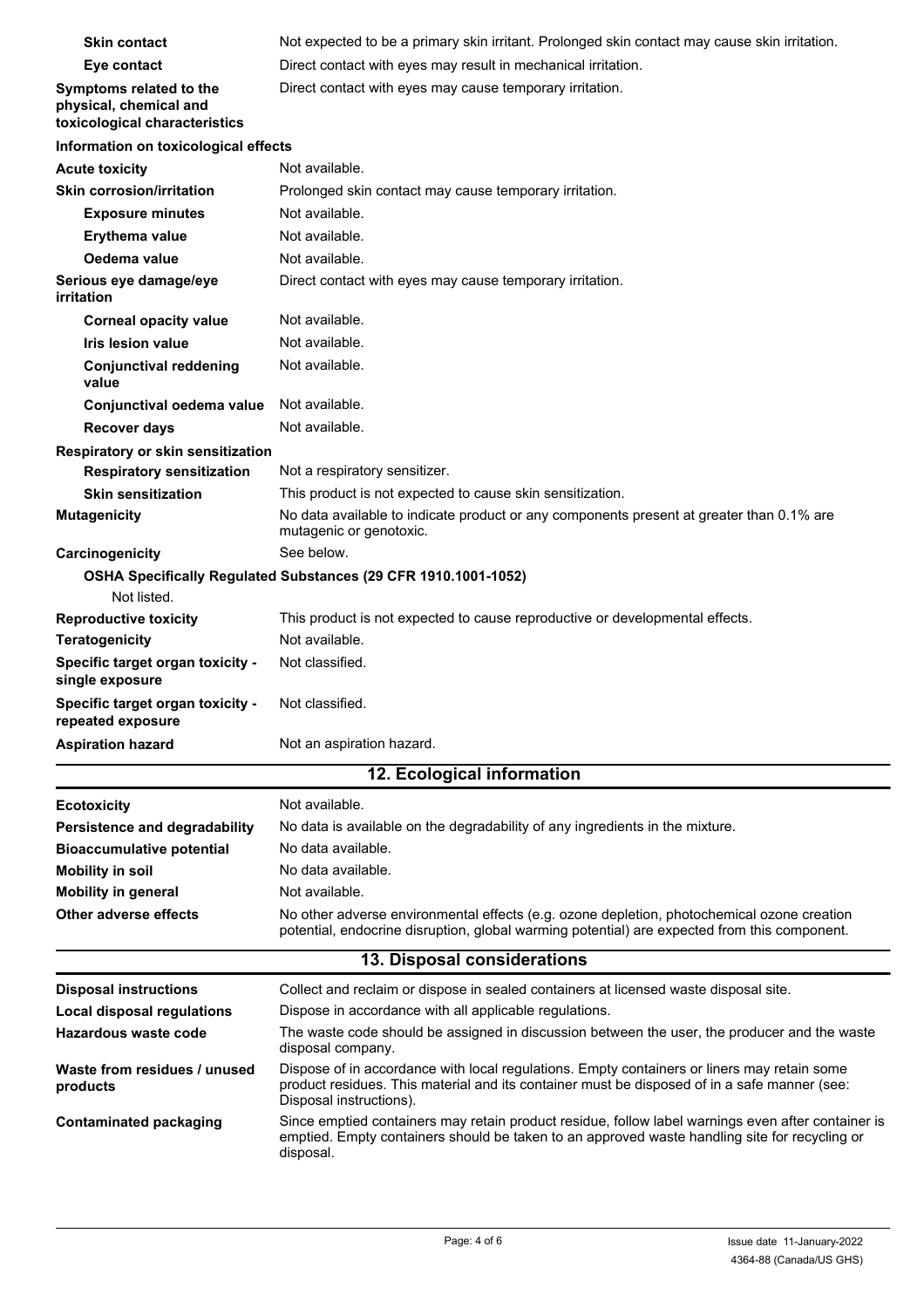## **14. Transport information**

| <b>Transport of Dangerous Goods</b><br>(TDG) Proof of Classification | Classification Method: Classified as per Part 2, Sections 2.1 - 2.8 of the Transportation of<br>Dangerous Goods Regulations. If applicable, the technical name and the classification of the<br>product will appear below. |                        |
|----------------------------------------------------------------------|----------------------------------------------------------------------------------------------------------------------------------------------------------------------------------------------------------------------------|------------------------|
| U.S. Department of Transportation (DOT)                              |                                                                                                                                                                                                                            |                        |
| Not regulated as dangerous goods.                                    |                                                                                                                                                                                                                            |                        |
| <b>Transportation of Dangerous Goods (TDG - Canada)</b>              |                                                                                                                                                                                                                            |                        |
| Not regulated as dangerous goods.                                    |                                                                                                                                                                                                                            |                        |
| IATA/ICAO (Air)                                                      |                                                                                                                                                                                                                            |                        |
| Not regulated as dangerous goods.                                    |                                                                                                                                                                                                                            |                        |
| <b>IMDG (Marine Transport)</b>                                       |                                                                                                                                                                                                                            |                        |
| Not regulated as dangerous goods.                                    |                                                                                                                                                                                                                            |                        |
|                                                                      |                                                                                                                                                                                                                            |                        |
|                                                                      | 15. Regulatory information                                                                                                                                                                                                 |                        |
| <b>Canadian federal regulations</b>                                  | This product has been classified in accordance with the hazard criteria of the HPR and the SDS<br>contains all the information required by the HPR.                                                                        |                        |
| Export Control List (CEPA 1999, Schedule 3)                          |                                                                                                                                                                                                                            |                        |
| Not listed.                                                          |                                                                                                                                                                                                                            |                        |
| <b>Greenhouse Gases</b>                                              |                                                                                                                                                                                                                            |                        |
| Not listed.                                                          |                                                                                                                                                                                                                            |                        |
| <b>Precursor Control Regulations</b>                                 |                                                                                                                                                                                                                            |                        |
| Not regulated.                                                       |                                                                                                                                                                                                                            |                        |
| <b>WHMIS 2015 Exemptions</b>                                         | Not applicable                                                                                                                                                                                                             |                        |
| <b>US federal regulations</b>                                        |                                                                                                                                                                                                                            |                        |
|                                                                      | TSCA Section 12(b) Export Notification (40 CFR 707, Subpt. D)                                                                                                                                                              |                        |
| Not regulated.                                                       |                                                                                                                                                                                                                            |                        |
| <b>CERCLA Hazardous Substance List (40 CFR 302.4)</b>                |                                                                                                                                                                                                                            |                        |
| Not listed.                                                          |                                                                                                                                                                                                                            |                        |
| <b>SARA 304 Emergency release notification</b>                       |                                                                                                                                                                                                                            |                        |
| Not regulated.                                                       |                                                                                                                                                                                                                            |                        |
|                                                                      | OSHA Specifically Regulated Substances (29 CFR 1910.1001-1052)                                                                                                                                                             |                        |
| Not listed.                                                          |                                                                                                                                                                                                                            |                        |
|                                                                      | Superfund Amendments and Reauthorization Act of 1986 (SARA)                                                                                                                                                                |                        |
| <b>SARA 302 Extremely</b>                                            | No                                                                                                                                                                                                                         |                        |
| hazardous substance                                                  |                                                                                                                                                                                                                            |                        |
| SARA 313 (TRI reporting)<br>Not regulated.                           |                                                                                                                                                                                                                            |                        |
| <b>Other federal regulations</b>                                     |                                                                                                                                                                                                                            |                        |
|                                                                      | Clean Air Act (CAA) Section 112 Hazardous Air Pollutants (HAPs) List                                                                                                                                                       |                        |
| Not regulated.                                                       |                                                                                                                                                                                                                            |                        |
|                                                                      | Clean Air Act (CAA) Section 112(r) Accidental Release Prevention (40 CFR 68.130)                                                                                                                                           |                        |
| Not regulated.                                                       |                                                                                                                                                                                                                            |                        |
| <b>US state regulations</b>                                          | See below                                                                                                                                                                                                                  |                        |
| US. California Proposition 65                                        | This product is not subject to warning labeling under the California Proposition 65 regulation.                                                                                                                            |                        |
| <b>Inventory status</b>                                              |                                                                                                                                                                                                                            |                        |
| Country(s) or region                                                 | <b>Inventory name</b>                                                                                                                                                                                                      | On inventory (yes/no)* |
| Canada                                                               | Domestic Substances List (DSL)                                                                                                                                                                                             | Yes                    |
| Canada                                                               | Non-Domestic Substances List (NDSL)                                                                                                                                                                                        | No                     |
| United States & Puerto Rico                                          | Toxic Substances Control Act (TSCA) Inventory                                                                                                                                                                              | Yes                    |
|                                                                      |                                                                                                                                                                                                                            |                        |

\*A "Yes" indicates that all components of this product comply with the inventory requirements administered by the governing country(s)